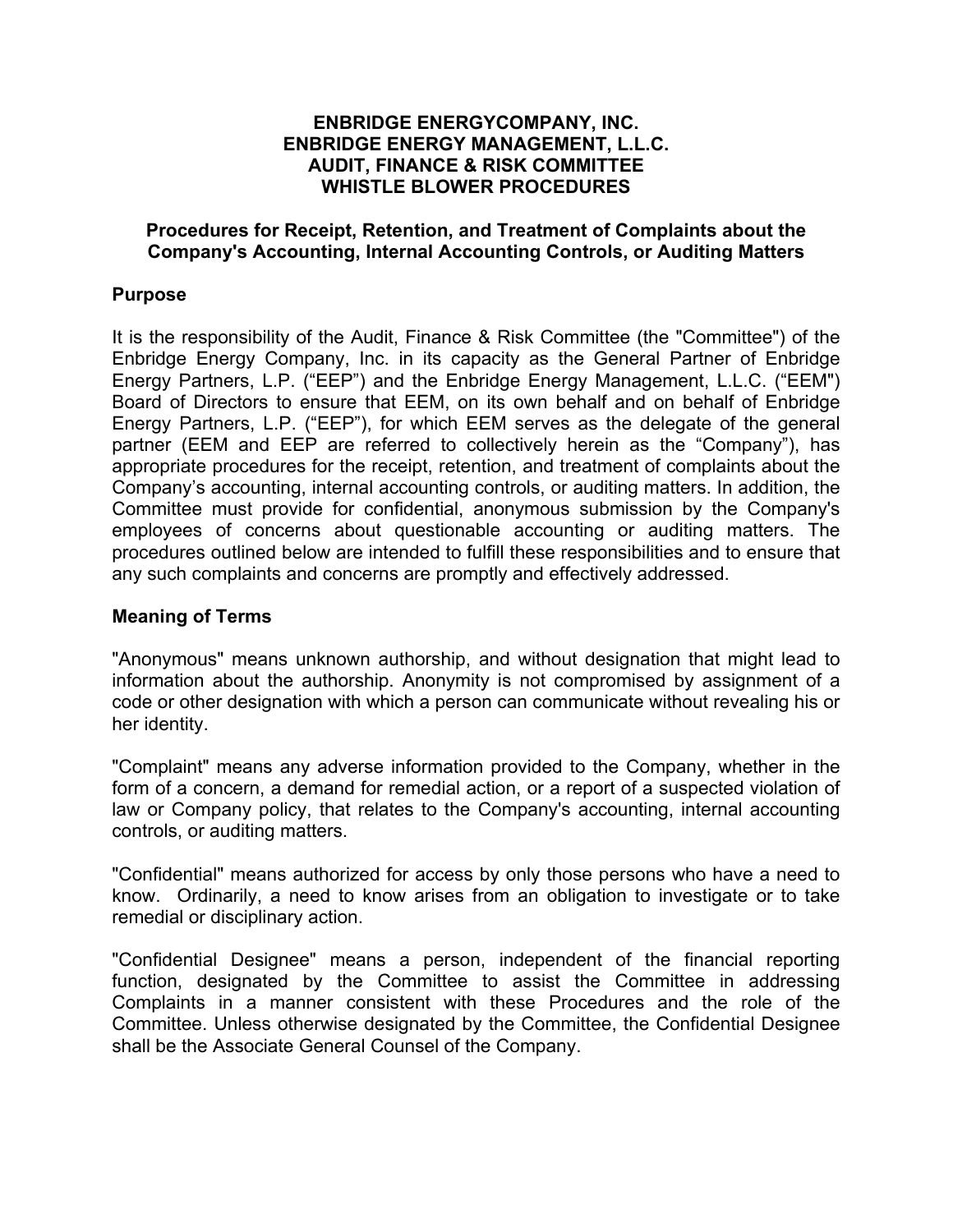# **Procedures**

- 1. Submission and Receipt of Complaints
	- a. Employees are free to bring Complaints to the attention of their supervisors, the Human Resources Department, or the Law Department, as they would any other workplace concern. The recipients of such Complaints shall forward them promptly to the Committee Chair and to the Confidential Designee.
	- b. To ensure that Complaints can be submitted confidentially or anonymously when employee complainants so choose, the Company shall maintain at least two other formal means by which employees may communicate Complaints, which may include:
		- (i) a toll-free telephone number, available at all times and handled by an independent outside service provider ("the Financial Compliance Hotline");
		- (ii) a dedicated website, available at all times and handled by an independent outside service provider; and
		- (iii) the interoffice mail (or regular mail or other means of delivery, addressed to the corporate headquarters address of the Company), by which Complaints may be submitted in a sealed envelope marked "Private and Strictly Confidential – Attention: Chair of the Audit, Finance & Risk Committee of Enbridge Energy Management, L.L.C.", which envelope shall be forwarded unopened to the Committee Chair.

The Financial Compliance Hotline number, the designated website address and the mail procedure shall be posted on the Company's internal website or portal.

- c. Non-employees may submit Complaints by mail (or other means of delivery) to the corporate headquarters address of the Company, either addressed to the Associate General Counsel or marked "Private and Strictly Confidential – Attention: Chair of the Audit, Finance & Risk Committee of Enbridge Energy Management, L.L.C.". Envelopes so marked shall be forwarded unopened to the Committee Chair. These procedures shall be posted on the Company's external website.
- d. The Associate General Counsel shall ensure that the Financial Compliance Hotline and the website address, is administered by a designated service provider so as to provide a means for anonymous submission of Complaints that complies with all applicable laws and listing standards. The Associate General Counsel shall report to the Committee periodically about the process for receiving Complaints so that the Committee can ensure that the process is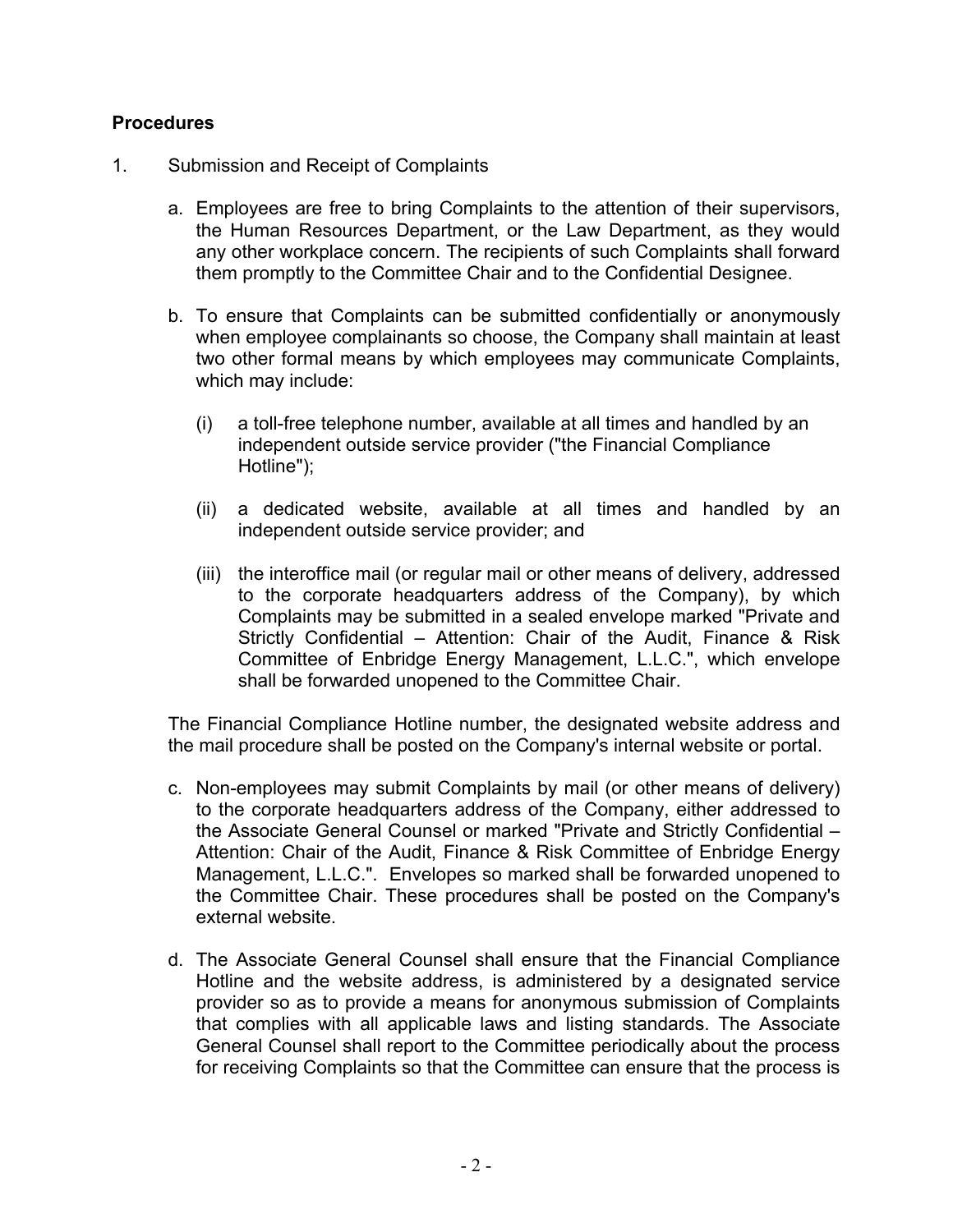satisfactory in its efficiency, accuracy, timeliness, protection of confidentiality or anonymity, and effectiveness.

- e. The Company will not discharge, demote, suspend, threaten, harass or in any manner discriminate against any employee based upon any lawful actions taken by such employee with respect to good faith reporting of concerns or complaints regarding accounting or auditing matters.
- 2. Retention of Records of Complaints

Records pertaining to a Complaint are the property of the Company and shall be retained:

- a. in compliance with applicable laws and document retention policies;
- b. subject to safeguards that ensure their confidentiality, and, when applicable, the anonymity of the person making the Complaint; and
- c. in such a manner as to maximize their usefulness to the Company's overall compliance program.
- 3. Treatment of Complaints
	- a. All Complaints shall be treated as confidential, whether received anonymously or otherwise.
	- b. Although a person making an anonymous Complaint may be advised that maintaining anonymity could hinder an effective investigation, the anonymity of the person making the Complaint shall be maintained until the person indicates that he or she does not wish to remain anonymous. Any system established for exchanging information with a complainant shall be designed to maintain anonymity.
	- c. The Chair of the Committee shall inform the Committee, in summary form or otherwise, of all Complaints received as well as informing where appropriate, the Chair of the Audit, Finance & Risk Committee of Enbridge, Inc., and will provide an initial assessment as to the appropriate treatment of each Complaint. Assessment, investigation, and evaluation of Complaints shall be conducted by, or at the direction of, the Committee. If the Committee deems it appropriate, the Committee may engage, at the Company's expense, independent advisors, such as outside legal counsel or auditors who are not affiliated with the Company's auditor for the purpose of undertaking of any investigation and/or recommending appropriate action.
	- d. Following investigation and evaluation of a Complaint, the Committee Chair shall report to the Committee the recommended disciplinary or remedial